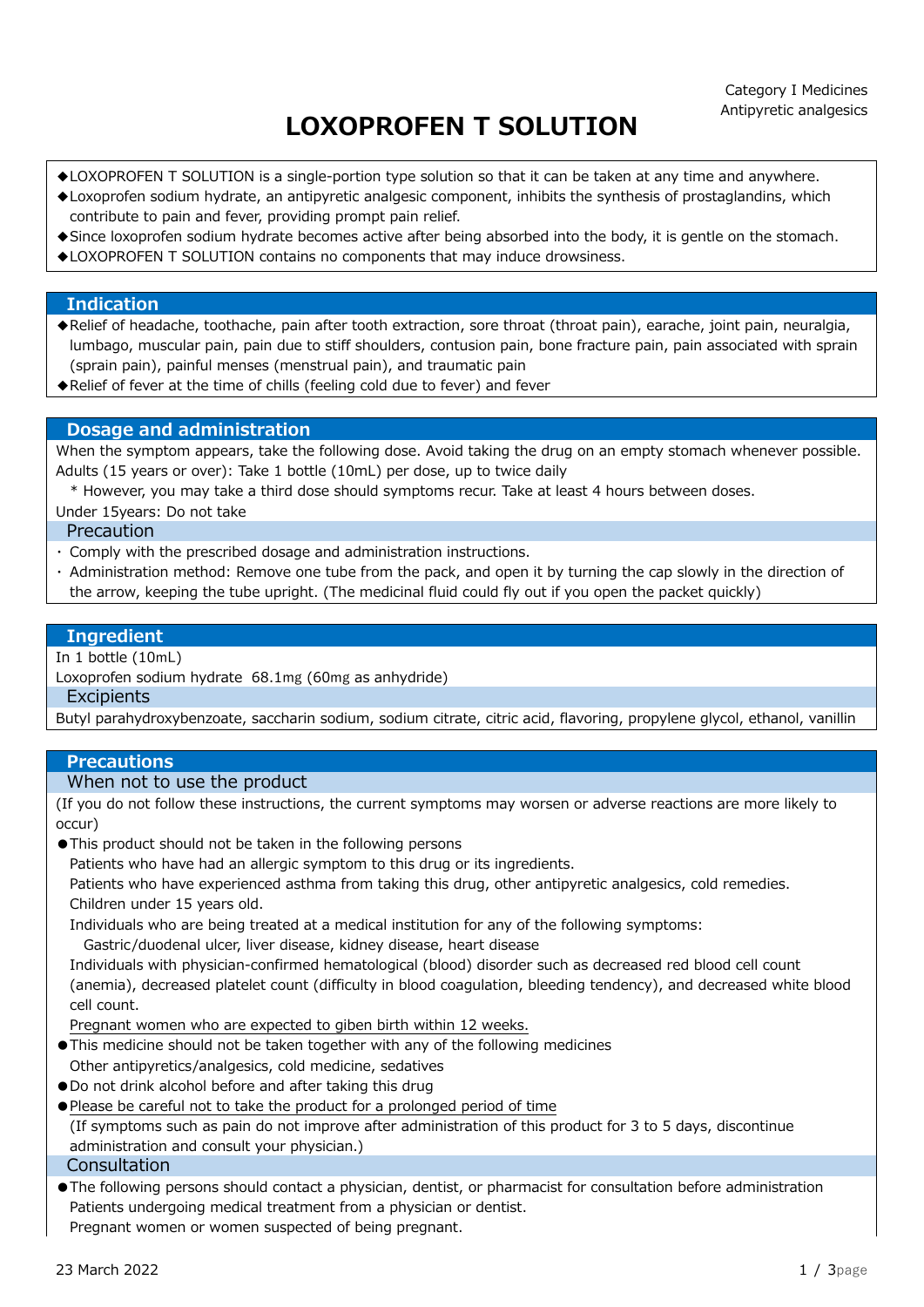Nursing women.

The elderly.

Patients who have experienced allergic symptoms associated with drugs, etc.

Persons diagnosed as having the following.

 Bronchial asthma, ulcerative colitis, crohn's disease, systemic lupus erythematosus, mixed connective tissue disease

Patients who experienced any of the following diseases.

Gastric/duodenal ulcer, liver disease, kidney disease, blood disease

●If the following symptoms are observed after taking this drug, these may be adverse reactions, so immediately discontinue the use of this drug, and show this document to your physician, dentist, or pharmacist for consultation When symptoms such as an excessive decrease in body temperature, loss of vigor, and coldness of limbs occur after administration of antipyretic analgesics such as this product.

 When peptic ulcer or swelling occurs. The following serious symptoms may occur, though with a low incidence: gastrointestinal bleeding (symptoms include vomiting of blood, nausea/vomiting, abdominal pain, dark tarry stool, and bloody stool), gastrointestinal perforation (a hole in the wall of part of the gastrointestinal tract; symptoms include nausea/vomiting and severe abdominal pain), and small/large bowel stenosis or obstruction (symptoms include nausea/vomiting, abdominal pain, and abdominal distention). If any of these symptoms occur, immediately consult your physician.

If the following symptoms occur after taking the drug.

Skin: rash/redness, itching

 Gastrointestinal system: abdominal pain, feeling of discomfort in the stomach, loss of appetite, nausea and vomiting, abdominal distention, heartburn, stomatitis, indigestion

Neuropsychiatric disorders: drowsiness, numbness, dizziness, headache

Cardiovascular disorders: increased blood pressure, palpitation

Other disorders: chest pain, malaise, facial flushing, fever, anemia, bloody urine

●The following serious symptoms may occur in rare cases. In such cases, immediately consult your physician. Shock (anaphylaxis): symptoms, such as itching of skin, urticaria, hoarseness, sneezing, itchy throat, breathing

difficulties, palpitations, and clouding of consciousness may occur immediately after take.

 Hematologic disorders: throat pain, fever, general malaise, paleness of the face or inside of the eyelid, bleeding tendency (bleeding from gum or nose, etc.), bruising (does not disappear when pressure is applied to the site). Oculomucocutaneous syndrome (stevens-johnson syndrome), toxic epidermal necrolysis, erythema multiforme: hyperthermia, ocular hyperaemia, eye discharge, lip erosion, pain throat, widespread skin rash/redness, blisters appearing on the red skin areas, etc. may persist or suddenly worsen.

 Kidney disorders: symptoms, such as fever, rash, reduced urinary volume, general oedema, general malaise, arthralgia (painful joints) and diarrhea, etc. may occur.

 Congestive heart failure: whole body tiredness, palpitations, shortness of breath, chest discomfort, chest pain, dizziness and faint may appear.

 Interstitial pneumonia: shortness and/or difficulties of breath when go upstairs or overwork, sudden dry cough and/or fever and its continuance.

 Hepatic function failure: symptoms, such as fever, itching, rash, jaundice (yellowing of skin and white of eyes), brown urine, general malaise, loss of appetite, etc. may occur.

 Rhabdomyolysis: symptoms may include pain in the muscles of the limbs/shoulders/lower back, numbness, weakness or stiffness in the limbs, general malaise and reddish-brown urine.

 Aseptic meningitis: symptoms, such as severe headache with a tight sensation along the neck, fever and feeling nausea/vomiting, etc. may occur. (these symptoms are frequently reported particularly in patients under treatment for systemic lupus erythematosus or mixed connective tissue disease. )

Asthma: symptoms, such as wheezing or hissing when breathing, and difficult breathing, etc. may occur.

- ●The following symptoms may be observed after taking this drug. If these symptoms persist or worsen, discontinue the use of this drug, and show this document to your physician or pharmacist for consultation. Dry mouth, constipation, diarrhea
- ●If symptoms do not improve after administration of one or two doses of this product (may be caused by another disease), discontinue administration and consult your physician, dentist, or pharmacist showing him/her this leaflet

# Precautions for storage and handling

・ Store this in a cool place, avoiding direct sunlight.

- ・ Store the product beyond the reach of children.
- ・ Do not transfer the drug to other containers. (It may lead to misuse or quality deterioration)